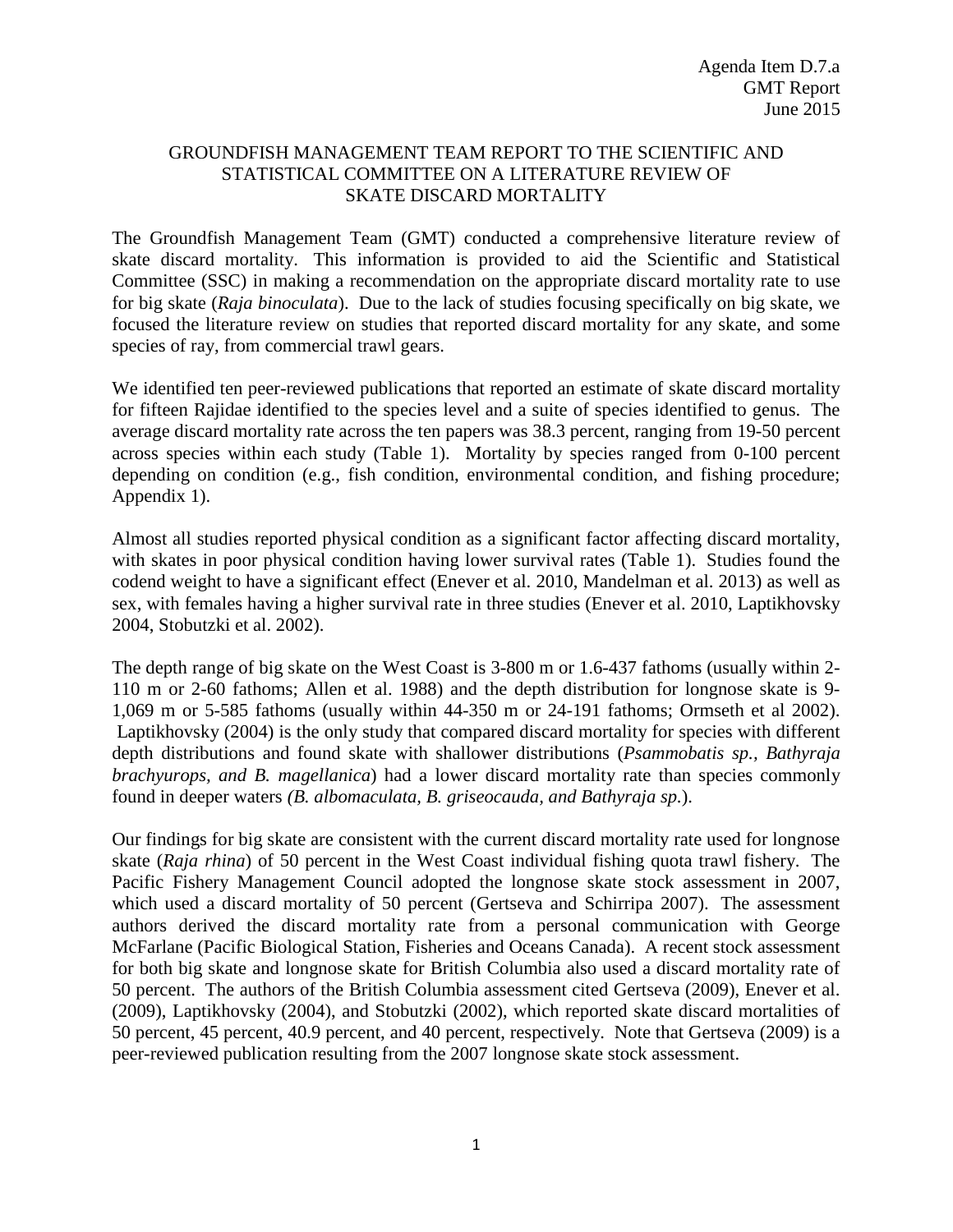#### **Depth Range of Big Skate Encounters on the U.S. West Coast**

As we noted in **Agenda Item E.8.a, GMT Report 2, April 2015**, the highest catches of big skate by the West Coast bottom trawl groundfish survey were at depths less than 100 fathoms (183 m). The GMT also demonstrated a similar depth distribution of catches of big skate by the commercial fishery using West Coast Groundfish Observer Data [\(Agenda Item H.4.b,](http://www.pcouncil.org/wp-content/uploads/H4b_GMT_StockComplexes_NOV2013BB.pdf) GMT [Report, November 2013\)](http://www.pcouncil.org/wp-content/uploads/H4b_GMT_StockComplexes_NOV2013BB.pdf). The U.S. west coast groundfish bottom trawl survey (2003-2010) surveys depths from 55-1,280 m (30 to 700 fathoms; Keller et al. 2012). Big skate were encountered at a mean depth of 104 m (59 fathoms), and depths ranging from 56 to 332 m (30 to 181 fathoms; Keller et al. 2012). The largest densities caught by this survey were in waters shallower than 183 m (100 fathoms; Bradburn et al., 2011).

The GMT contacted three independent shoreside bottom trawl fishermen with a request for anecdotal information on the depths where the fleet typically encounters big skates. They indicated that the shoreside bottom trawl fishery typically encounter the highest catches of big skate between 13-23 fathoms in the spring, but as summer progresses, they encounter high abundances of big skate as shallow as 3-4 fathoms. Some of the largest individual tows of big skate by some of these fishermen occur in 3-10 fathoms. In depths greater than 50 fathoms, at least 75 percent or more of skate encountered are longnose skate. Big skate are often not encountered by the commercial shoreside bottom trawlers in depths greater than 80 fathoms.

#### **Final Remarks**

[Table 1](#page-2-0) is a summary of the discard mortality rate information obtained from the GMT's literature review. [Table 2](#page-3-0) has information on the depth distribution of skate species listed in [Table 1.](#page-2-0) More detailed information on the studies reviewed is contained in Appendix 1.

The GMT has provided this information as background to inform the SSC's recommendation to the Council on the discard mortality rate that should be applied to big skate.

PFMC 05/19/15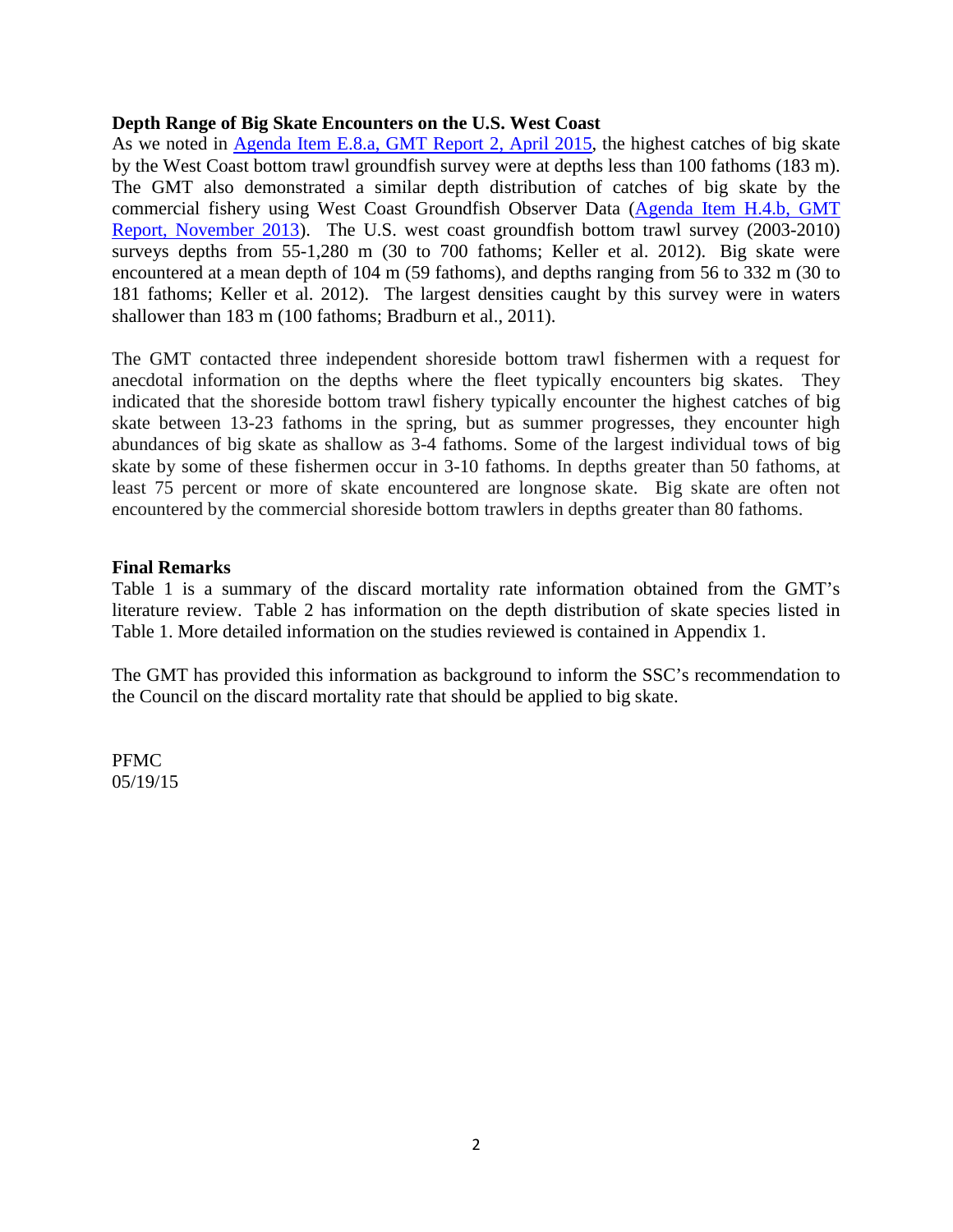<span id="page-2-0"></span>**Table 1. Summary of discard mortality rate information from the literature search conducted by the GMT. Average discard mortality represent un-weighted averages across species within each study.** 

| <b>Species</b>                                                                                                                                                  | <b>Average discard</b><br>mortality by<br>study (percent) | <b>Factors affecting</b><br>mortality                                                                      | <b>Source</b>             |
|-----------------------------------------------------------------------------------------------------------------------------------------------------------------|-----------------------------------------------------------|------------------------------------------------------------------------------------------------------------|---------------------------|
| Leucoraja ocellata                                                                                                                                              | 50.0%                                                     | N/A                                                                                                        | Benoît (2006)             |
| Rajidae                                                                                                                                                         | 31.8%                                                     | Physical condition                                                                                         | Benoît et al. (2010)      |
| Rajidae                                                                                                                                                         | 29.0%                                                     | Physical condition                                                                                         | Depestele et al. (2014)   |
| Leucoraja naevus<br>Raja brachyura<br>Raja clavata<br>Raja microocellata                                                                                        | 45.0%                                                     | Physical condition                                                                                         | Evener et al. $(2009)$    |
| Raja microocellata                                                                                                                                              | 45.0%                                                     | Physical condition<br>sex codend weight                                                                    | Enever et al. $(2010)$    |
| Raja naevus                                                                                                                                                     | 41.0%                                                     | N/A                                                                                                        | Kaiser and Spencer (1995) |
| Bathyraja albomaculata<br>Bathyraja brachiurops<br>Bathyraja griseocauda<br>Bathyraja macloviana<br>Bathyraja magellanica<br>Bathyraja spp.<br>Psammobatis spp. | 40.9%                                                     | Shallow-water<br>species vs deep-<br>water species                                                         | Laptikhovsky (2004)       |
| Amblyraja radiata<br>Leucoraja erinacea<br>Leucoraja ocellata<br>Malacoraja senta                                                                               | 19.0%                                                     | Tow duration (catch<br>biomass, sex,<br>temperature changes,<br>and skate size factor<br>for some species) | Mandelman et al. (2013)   |
| Raja clavata<br>Raja miraletus                                                                                                                                  | 41.0%                                                     | Physical condition                                                                                         | Saygu and Deval (2014)    |
| Rays                                                                                                                                                            | 40.0%                                                     |                                                                                                            | Stobutzki et al. (2002)   |
| Avg. discard mortality<br>(all studies combined)                                                                                                                | 38.3%                                                     |                                                                                                            |                           |
| Avg. survival                                                                                                                                                   | 61.7%                                                     |                                                                                                            |                           |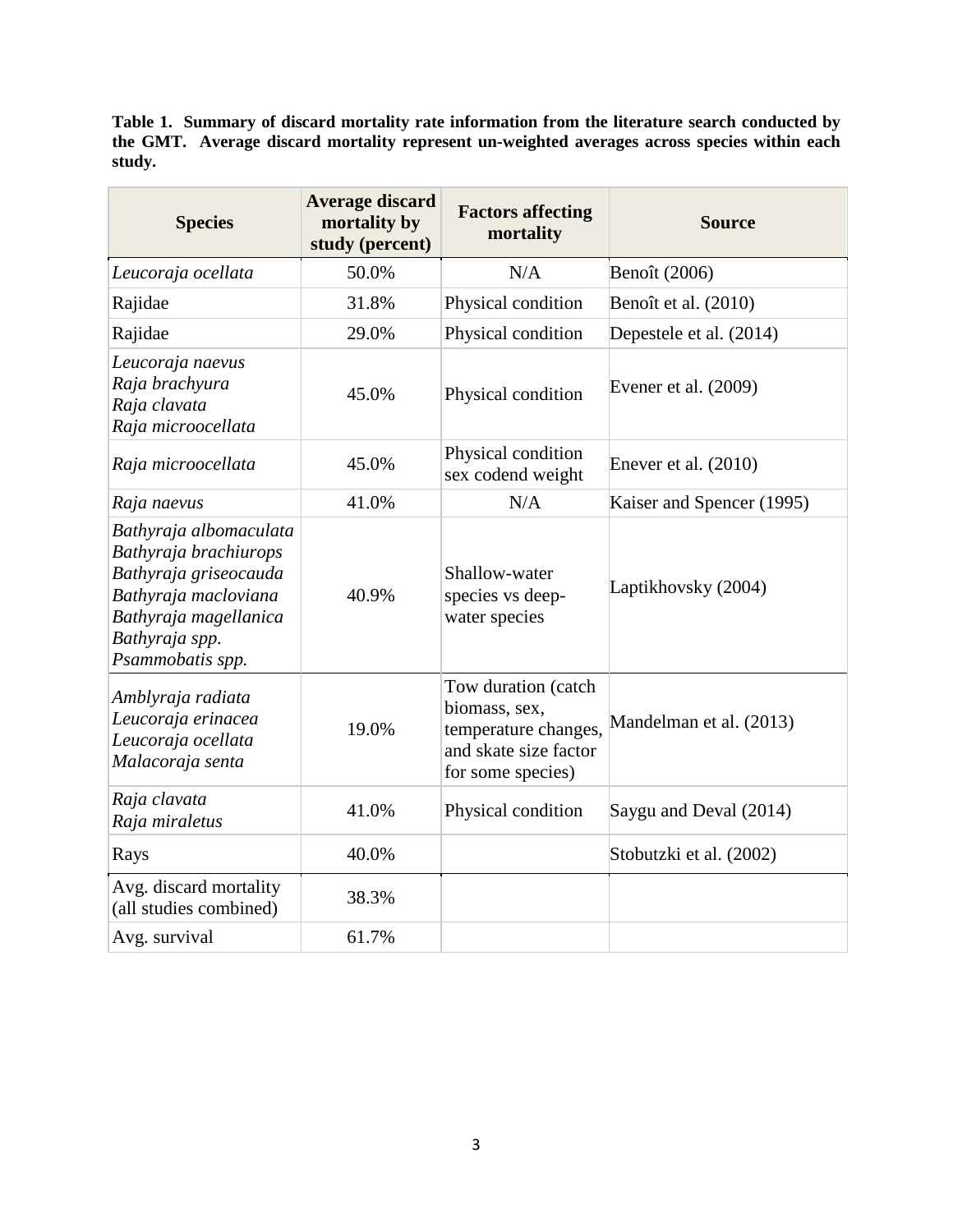## **Table 2. Skate species depth distribution.**

<span id="page-3-0"></span>

| <b>Scientific name</b>                | <b>Common name</b> | <b>Depth distribution</b>      | <b>Source</b>                                                 |  |  |
|---------------------------------------|--------------------|--------------------------------|---------------------------------------------------------------|--|--|
| Amblyraja radiata                     | thorny skate       | $20-1,000$ m                   | Stehmann (1990)                                               |  |  |
| Bathyraja<br>albomaculata             | white-dotted skate | 72-945 m (usually 200-35 0m)   | Brickle et al. (2003)                                         |  |  |
| Bathyraja<br>brachiurops              | broadnose skate    | 59-502 m (usually 200-350 m)   | Brickle et al. (2003)                                         |  |  |
| Bathyraja<br>griseocauda              | graytail skate     | 106-523 m (usually 200-350 m)  | Brickle et al. (2003)                                         |  |  |
| Bathyraja macloviana Patagonian skate |                    | 80-250 m                       | Mabragana et al. (2005)                                       |  |  |
| Bathyraja<br>magellanica              | Magellan skate     | 51-554 m                       | Menni and Stehmann (2000)                                     |  |  |
| Leucoraja erinacea                    | little skate       | $0-329$ m                      | Scott and Scott (1988)                                        |  |  |
| Leucoraja naevus                      | cuckoo ray         | 20-500 m (usually 20-250 m)    | Stehmann (1995)                                               |  |  |
| Leucoraja ocellata                    | winter skate       | $0-90$ m                       | Robins and Ray (1986)                                         |  |  |
| Malacoraja senta                      | smooth skate       | 46-914 m                       | Robins and Ray (1986)                                         |  |  |
| Raja binoculata                       | big skate          | 3-800 m (usually 3-110 m)      | Allen et al. (1998); Eschmeyer et al. (1983)                  |  |  |
| Raja brachyura                        | blonde ray         | 10-380 m                       | <b>Brito</b> (1991)                                           |  |  |
| Raja clavata                          | thornback skate    | 10-577 m                       | Mytilineou et al. (2005)                                      |  |  |
| Raja microocellata                    | small-eyed ray     | $? - 100 \text{ m}$            | Stehmann (1990)                                               |  |  |
| Raja miraletus                        | brown skate        | 17-462 m                       | Romero (2002)                                                 |  |  |
| Raja rhina                            | longnose skate     | $9-1,069$ m (usually 55-350 m) | Ormseth et al. (2008); Mecklenburg and<br>Thorsteinson (2002) |  |  |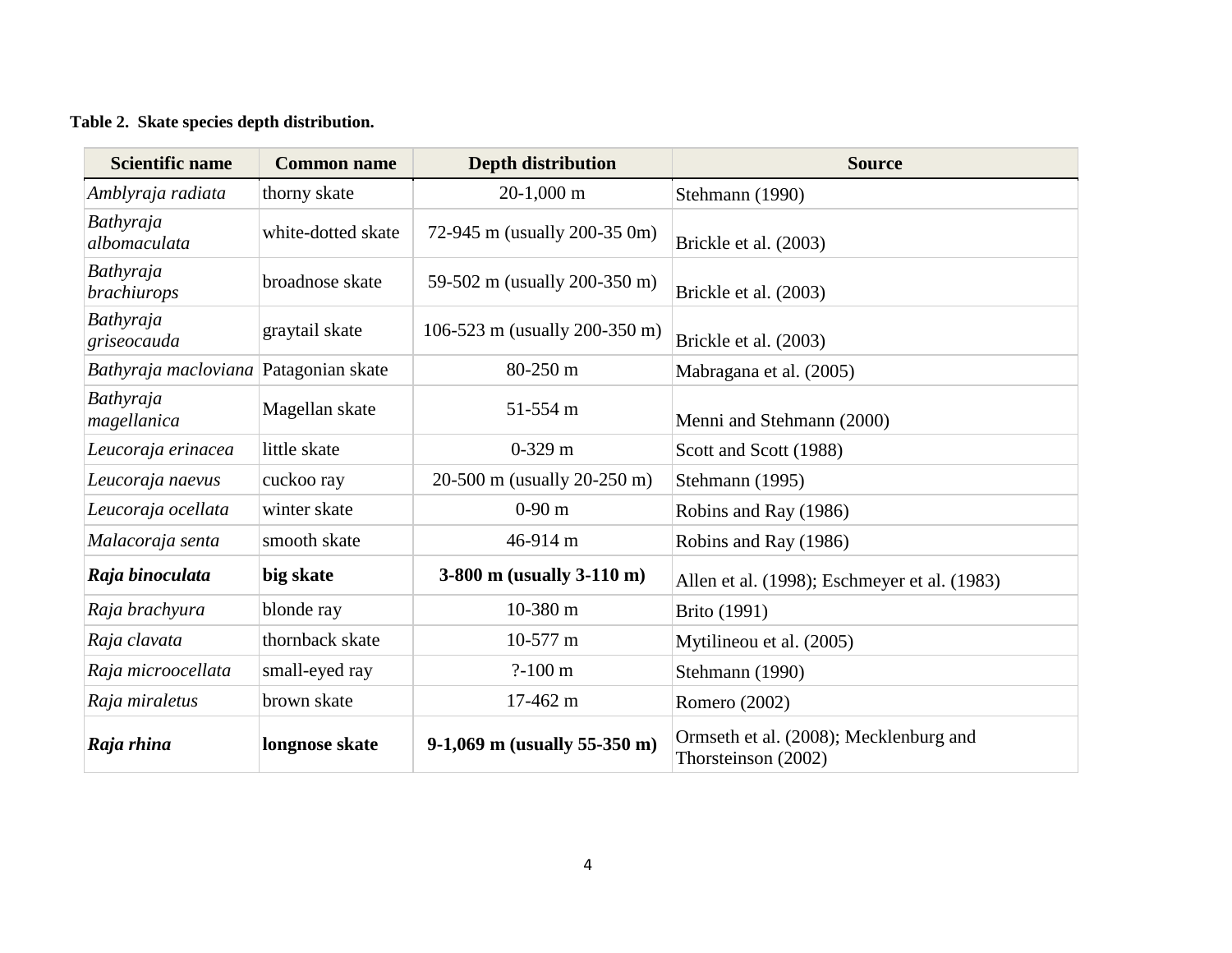## **Literature cited**

Agnew, D.J., C.P. Nolan, J.R. Beddington, and R. Baranovski. 2000. Approaches to the assessment and management of multispecies of skate and ray fisheries using the Falkland Islands fishery as an example. Canadian Journal of Fisheries and Aquatic Sciences 57: 429-440.

Allen, M.J. and G.B. Smith, 1988. Atlas and zoogeography of common fishes in the Bering Sea and northeastern; Pacific. NOAA Technical Report NMFS 66, 151 p.

Benoît, H.P., 2006. Estimated discards of winter skate (*Leucoraga ocellata*) in the southern Gulf of St. Lawrence, 1971-2004. DFO Can. Sci Advis. Sec. Rec. Doc. 002.

Benoît, H.P., T. Hurlbut, and J. Chasse. 2010. Assessing the factors influencing discard mortality of demersal fishes using a semi-quantitative indicator of survival potential. Fisheries Research 106:436-447.

Bradburn, M.J., A.A. Keller, and B.H. Horness. 2011. The 2003 to 2008 U.S. West Coast bottom trawl surveys of groundfish resources off Washington, Oregon, and California: Estimates of distribution, abundance, length, and age composition. U.S. Dept. Commerce, NOAA Tech. Memo. NMFS-NWFSC-114, 323 p.

Brickle, P, V. Laptikhovsky, J. Pompert, and A. Bishop. 2003. Ontogenetic changes in the feeding habits and dietary overlap between three abundance rajic species in the Falkland Islands' shelf. Journal of Marine Biological Association of the U.K. 83: 1119-115.

Brito, A., 1991. Catalogo de los pesces de las Islas Canarias. Francisco Lemus, la Laguna. 230 p.

Broadhurst, M.K., Suuronen, P. Hulme, A. 2006.Estimating collateral mortality from towed fishing gear. Fish and Fisheries 7: 180-218.

Davis, M.W. 2002. Key Principles for understanding fish bycatch discard mortality. Canadian Journal of Fisheries and Aquatic Sciences 59: 1834-1843.

Depestele, J, M. Desender, H.P. Benoit, H. Polet, and M. Vincx.2014. Short-term survival of discarded target fish and non-target invertebrate species in the "eurocutter" beam trawl fishery of the southern North Sea Fisheries Research 154:82-92.

Enever, R., T.L. Catchpole, J.R. Ellis, and A. Grant. 2009. The survival of skates (Rajidae) caught by demersal trawlers fishing in UK waters. Fisheries Research 97: 72-76.

Enever, R., A.S. Revill, R. Caslake, and A. Grant. 2010. Discard mitigation increases skate survival in the Bristol Channel. Fisheries Research 102:9-15.

Eschmeyer, W.N., E.S. Herald and H. Hammann, 1983. A field guide to Pacific coast fishes of North America. Houghton Mifflin Company, Boston, U.S.A. 336 p.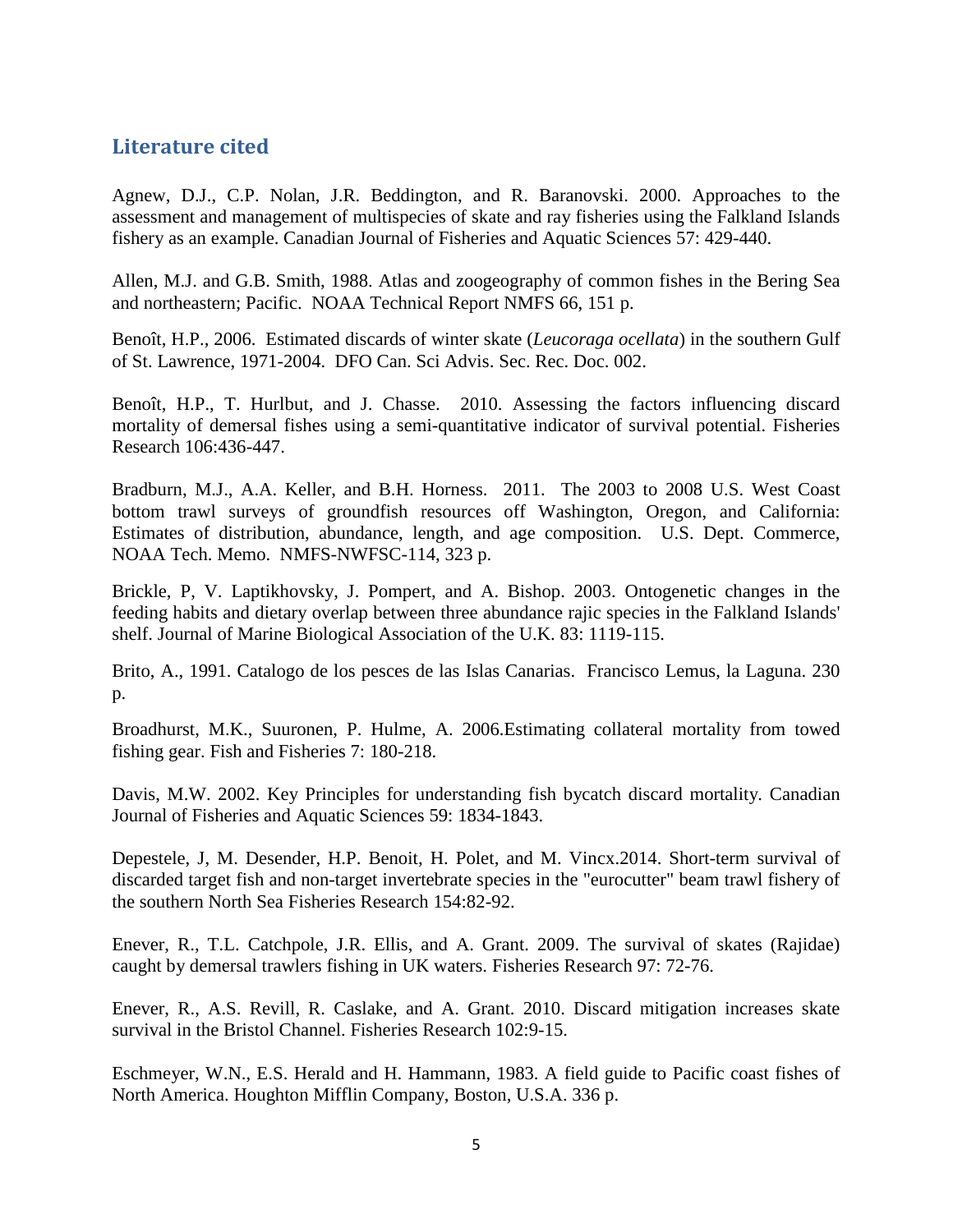Garcia, S. 2013.Study of the big skate (*Raja binoculata*) in British Columbia's groundfish fishery. Master's Thesis, Simon Fraser University, Burnaby, British Columbia, Canada.

Gertseva, V.V. 2009. The population dynamics of the longnose skate, *Raja rhina*, in the northeast Pacific Ocean. Fisheries Research 96: 146-153.

Gertseva, V.V. and M.J. Schirripa.2007. States of the longnose skate (*Raja rhina*) off the continental US Pacific Coast in 2007. Pacific Fishery Management Council, Portland, OR, USA.

Kaiser, M.J. and B.E. Spencer.1995. Survival of by-catch from a beam trawl. Marine Ecology Progress Series, 126: 31–38.

Keller, A.A., J.R. Wallace, B.H. Horness, O.S. Hamel, and I.J. Stewart. 2012. Variations in eastern North Pacific demersal fish biomass based on the U.S. west coast groundfish bottom trawl survey (2003-2010). Fishery Bulletin 110:205-222.

King, J.R. and G.A. McFarlane.2010. Movement patterns and growth estimates of big skate (*Raja binoculata*) based on tag-recapture data. Fisheries Research 101: 50-59.

King, J.R., A.M. Surry, S. Garcia, and P.J. Starr.2015 (in press). Big Skate (*Raja binoculata*) and Longnose Skate (*R. rhina*) stock assessments for British Columbia. DFO Canadian Science. Advisory Secretariat Research Document 2015/(in press).

Laptikhovsky, V.V. 2004. Survival rates for rays discarded by the bottom trawl squid fishery off the Falkland Islands. Fishery Bulletin 102: 757–759.

Mabragana, E., D.A. Giberto, and C.S. Bremec. 2005. Feeding ecology of *Bathytaja macloviana* (Rajiformes: Arhynchobatidae): a polychaete-feeding skate from the South-west Atlantic. Sicentia Marine 69:405-413.

Mandelman, J.W., A.M. Cicia, G.W. Ingram Jr., W.B. Driggers III, K.M. Coutre, and J.A. Sulikowski.2013. Short-term post-release mortality of skates (family Rajidae) discarded in a western North Atlantic commercial otter trawl fishery. Fisheries Research 139:76-84.

Mecklenburg, C.W., T.A. Mecklenburg and L.K. Thorsteinson, 2002. Fishes of Alaska. American Fisheries Society, Bethesda, Maryland. xxxvii +1037 p.

Menni, R.C. and M.W.F. Stehmann. 2000. Distribution, environment and biology of batoid fishes off Argentina, Uruguay and Brazil. A review. Revista del Museo Argentino de Ciencias Naturales Bernardino Rivadavia 2: 69-109.

Mytilineou, C., C.-Y. Politou, C. Papaconstantinou, S. Kavadas, G. D'Onghia and L. Sion, 2005. Deep-water fish fauna in the Eastern Ionian Sea. Belgian Journal of Zoology 13:229-233.

Oliver, S., M. Braccini, S.J. Newman, and E.S. Harvey. 2015. Global patterns in the bycatch of sharks and rays. Marine Policy 54:86-97.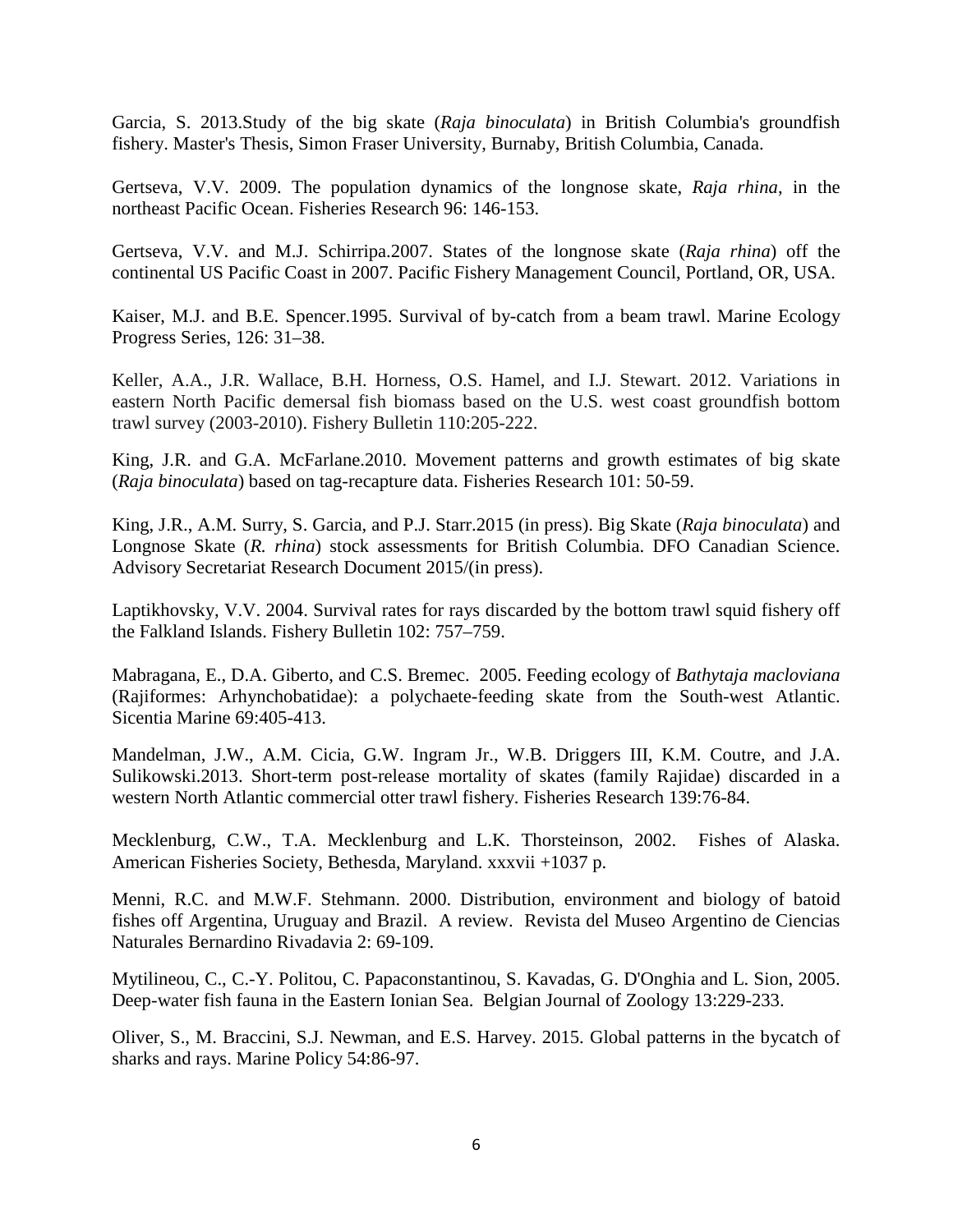Ormseth, O., B. Matta and J. Hoff, 2008. Bering Sea and Aleutian Island skates [online]. Available: http://www.afsc.noaa.gov/REFM/docs/2008/BSAIskate.pdf [accessed 30.04.09].

Robins, C.R. and G.C. Ray, 1986. A field guide to Atlantic coast fishes of North America. Houghton Mifflin Company, Boston, U.S.A. 354 p.

Romero, P., 2002. An etymological dictionary of taxonomy. Madrid, unpublished.

Saygu, I. and M.C. Deval.2014. The post-release survival of two skate species discarded by bottom trawl fisheries in Antalya Bay, Eastern Mediterranean. Turkish Journal of Fisheries and Aquatic Sciences 14:1-7.

Scott, W.B. and M.G. Scott, 1988. Atlantic fishes of Canada. Canadian Bulletin of Fisheries and Aquatic Sciences 219:731 p.

Stehmann, M., 1990. Rajidae. p. 29-50. In J.C. Quero, J.C. Hureau, C. Karrer, A. Post and L. Saldanha (eds.) Check-list of the fishes of the eastern tropical Atlantic. Junta Nacional de Investigaçao Cientifica e Tecnológica, Lisbon, Portugal. Vol. 1.

Stehmann, M., 1995. First and new records of skates (Chondrichthyes, Rajiformes, Rajidae) from the West African continental slope (Morocco to South Africa), with descriptions of two new species. Archives d'Anatomie Microscopique et de Morphologie Experimentale 43:1-119.

Stobutzki, I.C., M.J. Miller, D.S. Heales, and D.T. Brewer., 2002. Sustainability of elasmobranchs caught as bycatch in a tropical prawn (shrimp) trawl fishery. Fisheries Bulletin 100: 800–821.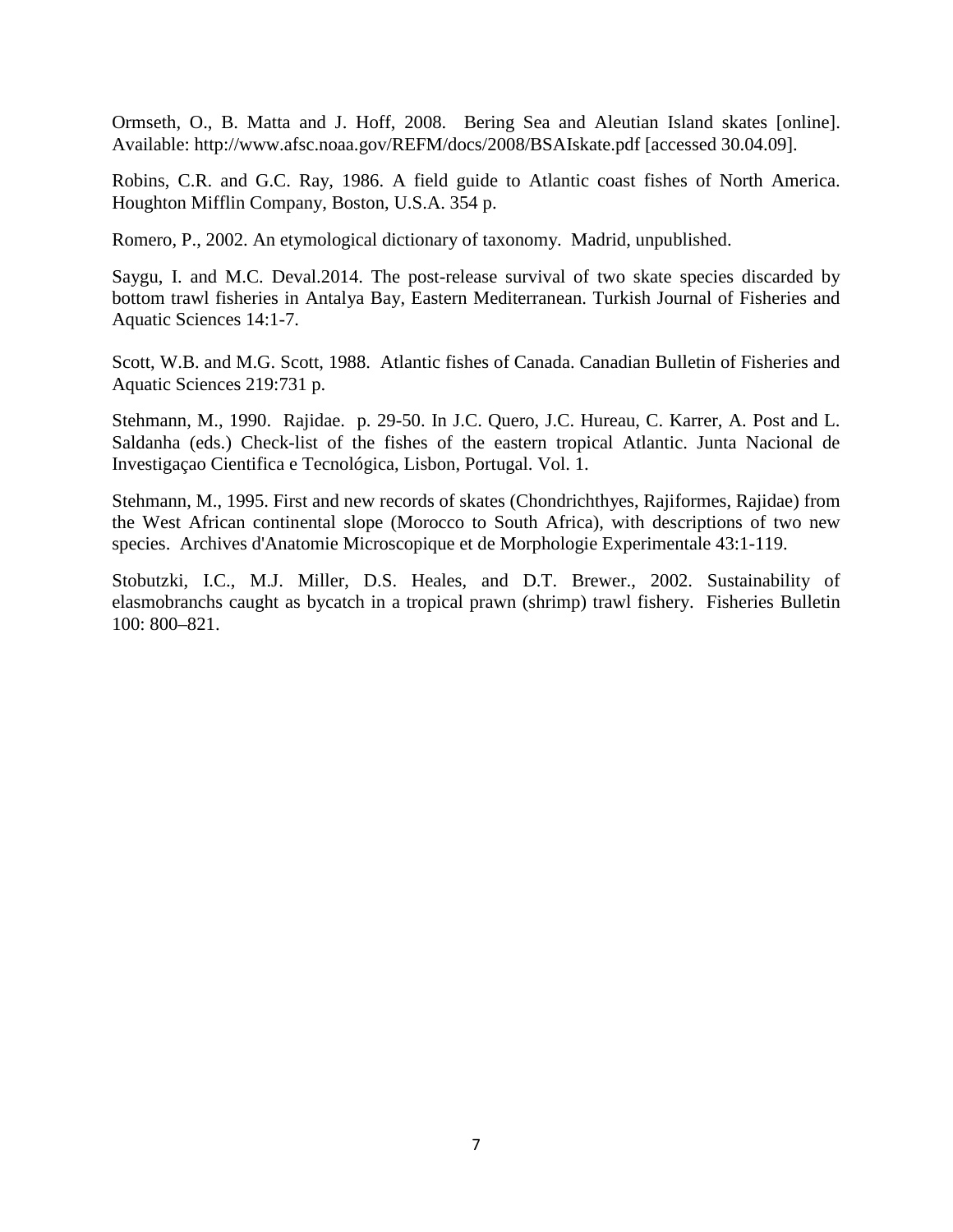# **Appendix 1. Detailed summary of literature reviewed.**

| <b>Source</b>              | <b>Region</b>                                | Gear                                                    | Length of<br>trawls | <b>Depths</b> | <b>Summary of methods and</b><br>additional notes                                                                                                                                                                                                                                        | <b>Common name</b><br>(species)                | <b>Discard</b><br>mortality                                                                        |
|----------------------------|----------------------------------------------|---------------------------------------------------------|---------------------|---------------|------------------------------------------------------------------------------------------------------------------------------------------------------------------------------------------------------------------------------------------------------------------------------------------|------------------------------------------------|----------------------------------------------------------------------------------------------------|
| Benoît (2006)              | southern Gulf of<br>St. Lawrence<br>(Canada) | research survey<br>trawl gear                           | N/A                 | 22-337<br>m   | -study part of standard 2005<br>research survey<br>-skates assessed for 10<br>seconds<br>-proportion of skate not<br>respiring was modeled<br>-four significant covariates<br>(time out of water, body<br>length, interaction between<br>time and body length,<br>species)               | <b>Winter Skate</b><br>(Leucoraja<br>ocellata) | $\geq 50\%$                                                                                        |
| Benoît et al.<br>(2010)    | southern Gulf of<br>St. Lawrence<br>(Canada) | bottom trawls<br>(Danish and<br><b>Scottish Seines)</b> | $1-2h$              | N/A           | -used at-sea observer data in<br>a multinomial proportional-<br>odds model<br>-modeled observer-assigned<br>vitality (1=excellent $4 =$<br>moribund)<br>-significant covariates: catch<br>amount<br>-experimental fish tagged<br>and put in onboard holding<br>tanks held fish for 48 h; | Rajidae                                        | Vitality $1 = 0\%$ ;<br>Vitality<br>$3=37.5\%$ ;<br>Vitality $4 =$<br>57.9% mortality<br>after 48h |
| Depestele et al.<br>(2014) | southern North<br>Sea                        | Euro-cutter beam<br>trawl                               | 1.5 <sub>h</sub>    | $10-50$<br>m  | -held fish in tanks after trawl<br>-Kaplan-Meier survival<br>estimates<br>-Weibull model with survival<br>rate as a function of physical<br>injuries                                                                                                                                     | Rajidae                                        | 28% mortality at<br>80 h; 23%<br>mortality at 65 h                                                 |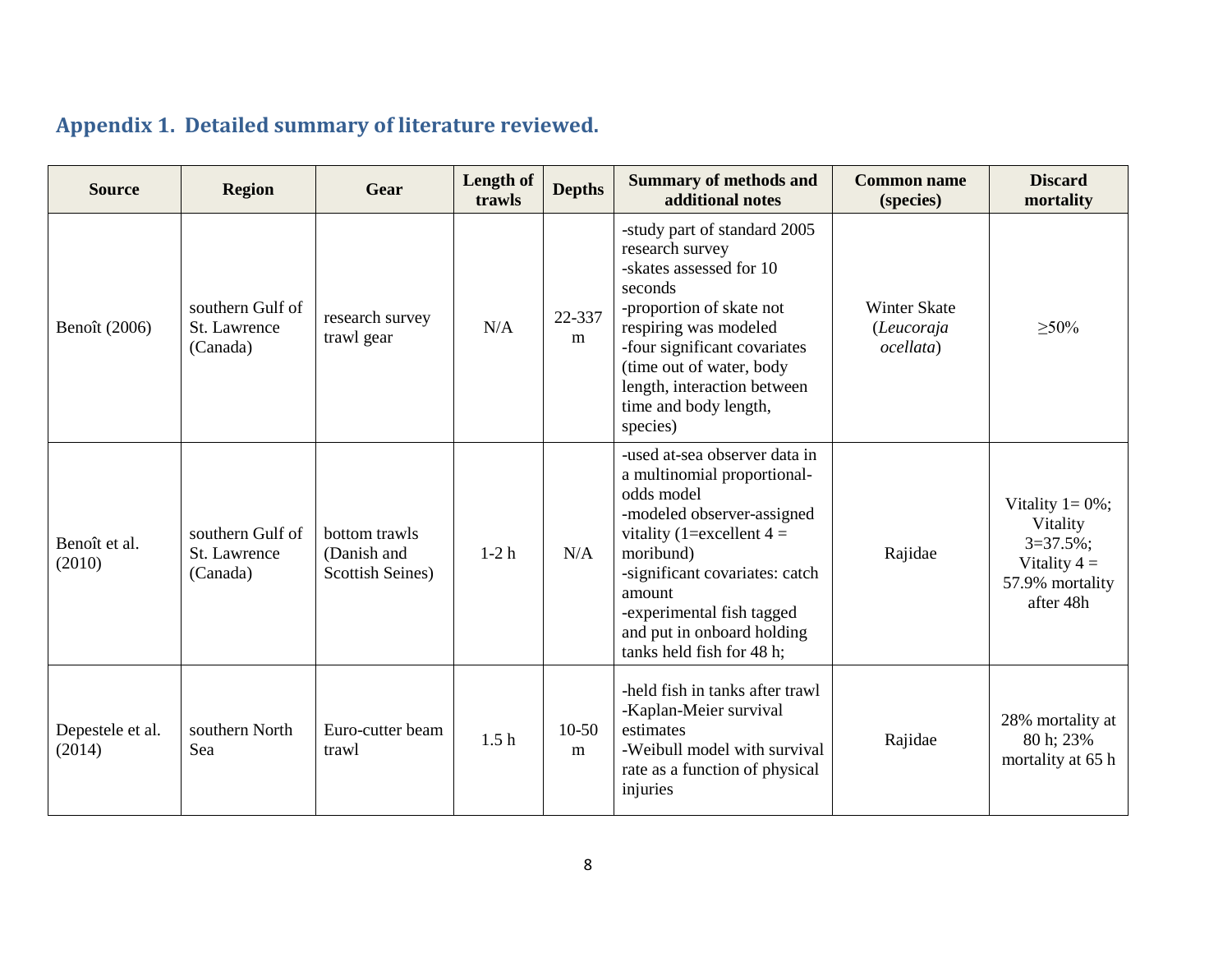| <b>Source</b>           | <b>Region</b>                  | Gear                                                      | Length of<br>trawls    | <b>Depths</b>          | <b>Summary of methods and</b><br>additional notes                                                                                                                                                                                                                                                                                                                             | <b>Common name</b><br>(species)           | <b>Discard</b><br>mortality                                                                              |
|-------------------------|--------------------------------|-----------------------------------------------------------|------------------------|------------------------|-------------------------------------------------------------------------------------------------------------------------------------------------------------------------------------------------------------------------------------------------------------------------------------------------------------------------------------------------------------------------------|-------------------------------------------|----------------------------------------------------------------------------------------------------------|
| Enever et al.<br>(2009) | <b>Bristol Channel</b><br>(UK) | twin-rig otter<br>trawls                                  | $2.7 - 4.3 h$          | $30 - 60$<br>m         | -onboard holding tanks used<br>to assess short-term survival<br>of trawl-caught skates<br>-"health" a good indicator<br>795 of skates with poor<br>health score did not survive<br>survival for moderate health<br>was 84% good health 95%<br>-proportion in poor health<br>positively correlated with<br>codend weight                                                       | Cuckoo ray<br>(Leucoraja naevus)          | Short term<br>survival of 33%<br>$(48 h) n=6$<br>comm. Tow                                               |
|                         |                                |                                                           |                        |                        |                                                                                                                                                                                                                                                                                                                                                                               | Small-eyed ray<br>(Raja<br>microocellata) | 51% survival<br>$(58.5 h) n=39$<br>commercial tow                                                        |
|                         |                                |                                                           |                        |                        |                                                                                                                                                                                                                                                                                                                                                                               | <b>Blonde</b> ray<br>(Raja bachyura)      | 55% (48 h) $n=11$<br>commercial tow<br>67% (64 h) short<br>two $n=3$                                     |
|                         |                                |                                                           |                        |                        |                                                                                                                                                                                                                                                                                                                                                                               | Thornback skate<br>(Raja clavata)         | 59% (60.6 h)<br>commercial tow<br>n=68 91% (64.1)<br>h) short two $n=34$                                 |
| Enever et al.<br>(2010) | <b>Bristol Channel</b><br>(UK) | twin-rigged<br>demersal trawl (3<br>different<br>codends) | $5.5 \pm 0.1$<br>hours | $35 - 65$<br>${\bf m}$ | -fish held in holding tanks 10<br>and 20 min after catch<br>brought onboard<br>-each skate given a health<br>score<br>-retained skates examined<br>again after 48 hours<br>-skates entering the tanks<br>with poor health had a 44%<br>chance of survival those with<br>better scores had 86%<br>chance of survival<br>-females survived better<br>$(67%)$ than males $(49%)$ | Small-eyed skate<br>(Raja microcellata)   | 44% standard<br>codend; 41%<br>with 100 mm<br>diamond codend;<br>35% with the 100<br>mm square<br>codend |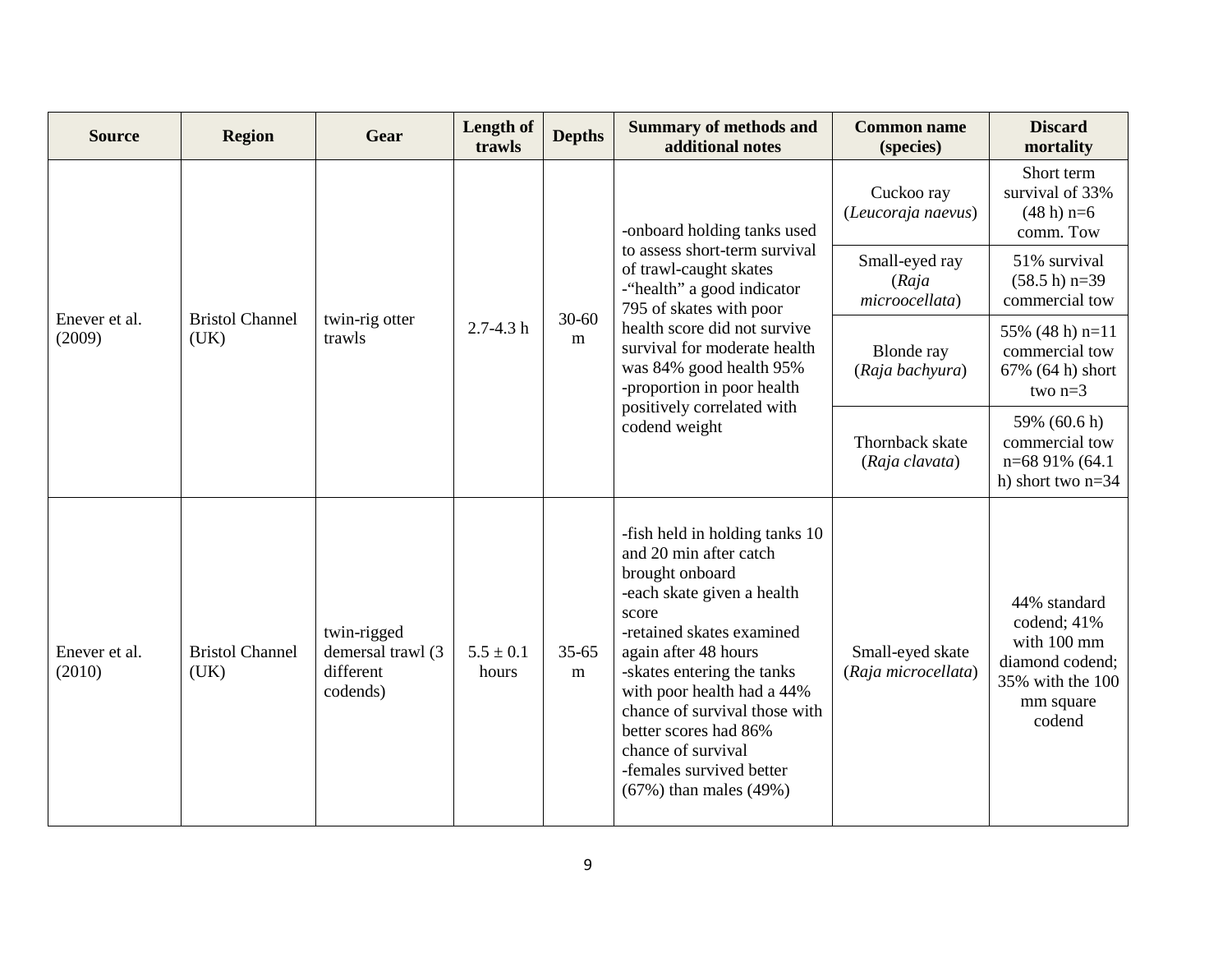| <b>Source</b>                | <b>Region</b>                  | Gear         | Length of<br>trawls | <b>Depths</b> | <b>Summary of methods and</b><br>additional notes                                                                                                                                                                                                                                                             | <b>Common name</b><br>(species)                       | <b>Discard</b><br>mortality |
|------------------------------|--------------------------------|--------------|---------------------|---------------|---------------------------------------------------------------------------------------------------------------------------------------------------------------------------------------------------------------------------------------------------------------------------------------------------------------|-------------------------------------------------------|-----------------------------|
| Kaiser and<br>Spencer (1995) | North and Irish<br><b>Seas</b> | beam trawl   | 0.5h                | 34 m          | -one species of skate is in a<br>table but is not mentioned<br>anywhere else in the paper                                                                                                                                                                                                                     | Cuckoo ray<br>(Raja naevus)                           | 41% after 72<br>hours       |
| Laptikhovsky<br>(2004)       |                                | bottom trawl | N/A                 | 80-190<br>m   | -fish held in tanks Time in<br>bin was 5-200 min.<br>-65.2% of the individuals<br>were initially assigned as<br>dead the actual mortality was<br>40.9% though it took some<br>up to 6 hours to recover<br>-higher discard mortality for<br>deeper dwelling species,<br>lower discard mortality for<br>females | White-dotted skate<br>(Bathyraja<br>albomaculata)     | 28.60%                      |
|                              | <b>Falkland Islands</b>        |              |                     |               |                                                                                                                                                                                                                                                                                                               | Broadnose skate<br>(Bathyraja<br><i>brachiurops</i> ) | 45.40%                      |
|                              |                                |              |                     |               |                                                                                                                                                                                                                                                                                                               | Graytail skate<br>(Bathyraja<br>griseocauda)          | 100%                        |
|                              |                                |              |                     |               |                                                                                                                                                                                                                                                                                                               | Patagonian skate<br>(Bathyraja<br>macloviana)         | 100%                        |
|                              |                                |              |                     |               |                                                                                                                                                                                                                                                                                                               | Magellan skate<br>(Bathyraja<br>magellanica)          | 40%                         |
|                              |                                |              |                     |               |                                                                                                                                                                                                                                                                                                               | Bathyraja spp.                                        | 25%                         |
|                              |                                |              |                     |               |                                                                                                                                                                                                                                                                                                               | Psammobatis spp.                                      | 40%                         |